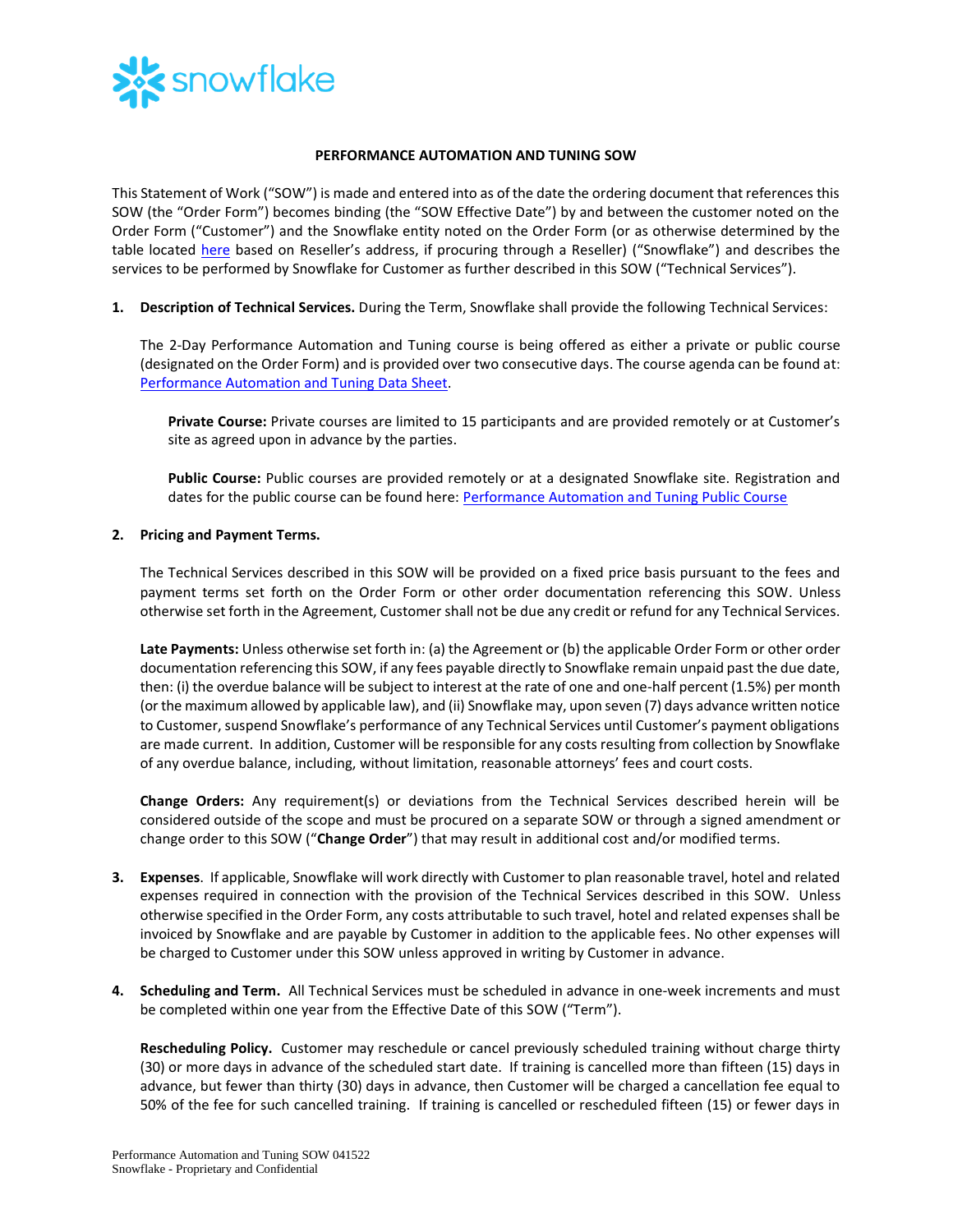

advance of the scheduled start date, then Customer will be charged a cancellation fee equal to the full course price for such cancelled training. The fees set forth in this section are in addition to any fees set forth above in Section 2 and will be billed separately.

Snowflake reviews public course enrollment 2-weeks prior to the start date. If there is insufficient enrollment to run the event, Snowflake will notify Customer by email. Snowflake is not responsible for non-refundable travel or other expenses incurred by the Customer.

**5. General Provisions.** This SOW shall be governed by the Agreement as defined herein. The "Agreement" means, in order of precedence, the following agreement that governs the use of the Snowflake product or service (the "Service") entered into by Customer: (i) the fully executed Master SaaS Agreement or similar agreement; (ii) the Snowflake Terms of Service located at: [https://www.snowflake.com/legal/;](https://www.snowflake.com/legal/) or (iii) the Snowflake Self-Service On Demand Terms of Service located at: [https://www.snowflake.com/legal/.](https://www.snowflake.com/legal/) If the Agreement does not expressly include terms applicable to Snowflake's provision of Technical Services, then for purposes of this SOW, the Agreement shall also incorporate by this reference the terms and conditions of the Snowflake Technical Services Addendum located a[t https://www.snowflake.com/legal/](https://www.snowflake.com/legal/) ("Addendum"). For clarity, Customer's use of the Service is governed by the Agreement and not this SOW. Upon execution of the Order Form or other documentation referencing the SOW, this SOW shall be incorporated by reference into the Agreement. In the event of any inconsistency or conflict between the terms and conditions of this SOW and the Agreement, the terms and conditions of this SOW shall govern with respect to the subject matter of this SOW only. Unless otherwise defined herein, capitalized terms used in this SOW shall have the meaning defined in the Agreement or Addendum (as applicable). This SOW may not be modified or amended except in a written agreement signed by a duly authorized representative of each party.

## **6. Assumptions and Dependencies.**

The parties agree on the following:

- a. Notwithstanding anything in the Agreement to the contrary, Snowflake shall own all rights, title and interest in and to the Service and any Technical Services, deliverables, tools or related pre-existing or developed intellectual property provided or made available by Snowflake under this SOW.
- b. Unless otherwise agreed to by the parties, all electronic and hard copy versions of any deliverables are provided for Customer's internal purposes only. Customer is prohibited from reselling or sublicensing any deliverables. Customer may not utilize the deliverables to replicate or attempt to perform the Technical Services or to develop or attempt to develop any of the products described in such deliverables. Deliverables are not subject to any maintenance, support or updates.
- c. Customer may not record, film, stream or otherwise capture in video or audio format any performance or aspect of the Technical Services.
- d. To facilitate security of Customer Data and associated systems, Customer will not grant Snowflake access to Customer Data under this SOW. In addition, except for Customer provided access to Customer's Snowflake Account (if contemplated within the scope of the Technical Services described herein), Customer will not grant Snowflake access to any Customer systems, Customer networks or Customer applications. If applicable, Customer is solely responsible for ensuring that the duration and scope of access to the Snowflake Account is strictly limited to the access required hereunder and such access may not extend past the Term of this SOW. Snowflake will have no liability under this SOW related to the access noted in this Section.
- e. Snowflake reserves the right to subcontract the Technical Services described herein. Snowflake will be responsible for the performance of any subcontractors engaged in the delivery of the subcontracted Technical Services.
- f. Customer will assign a Project Manager for the duration of the project who will coordinate meeting schedules and availability of Customer personnel reasonably needed for the delivery of the Technical Services.